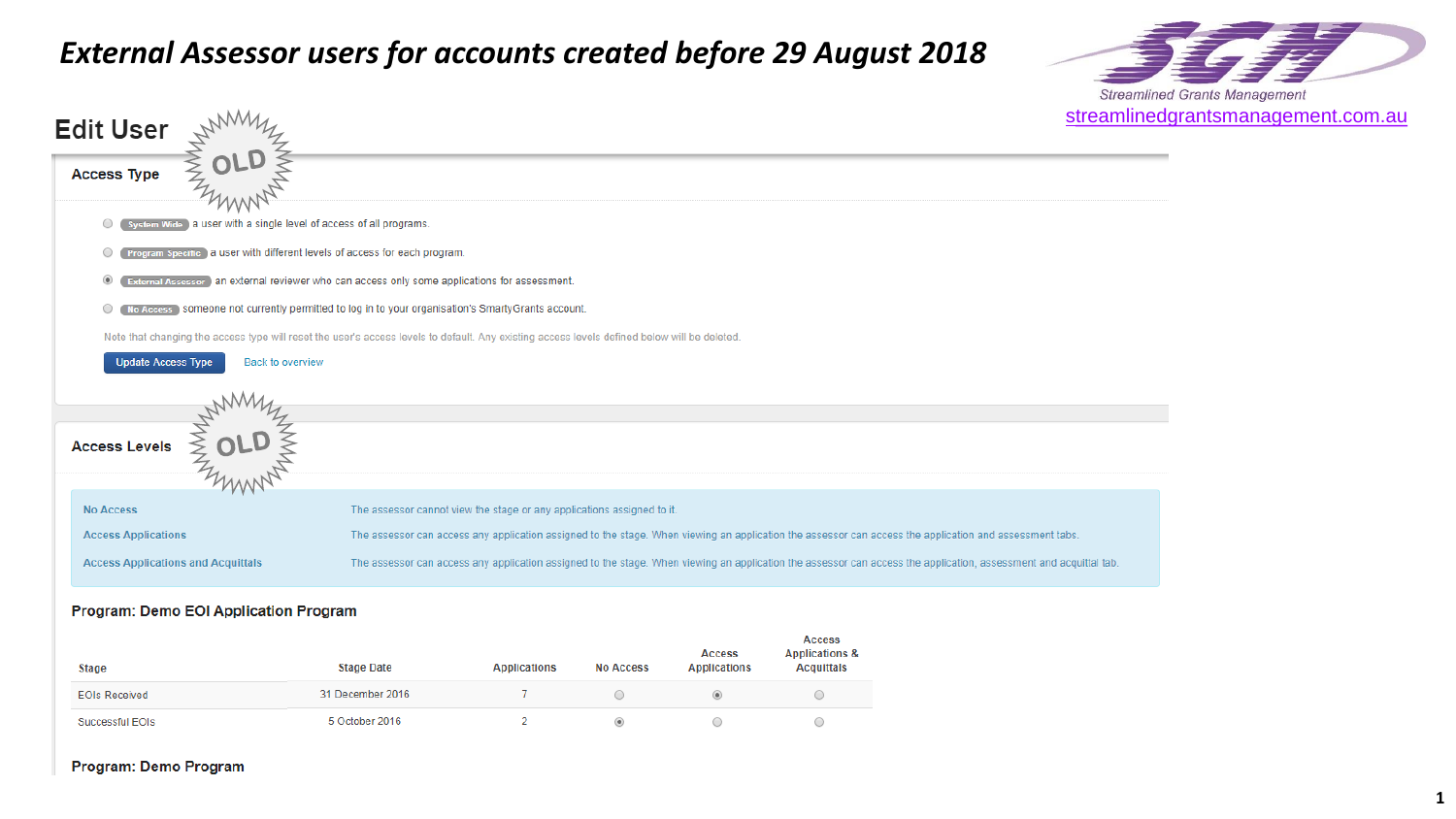# *External Assessor users for accounts created before 29 August 2018*





#### **Program: Demo EOI Application Program**

| Stage                | <b>Stage Date</b> | Applications | <b>No Access</b> | Access<br><b>Applications</b> | Access<br><b>Applications &amp;</b><br><b>Acquittals</b> |
|----------------------|-------------------|--------------|------------------|-------------------------------|----------------------------------------------------------|
| <b>EOIs Received</b> | 31 December 2016  |              |                  |                               |                                                          |
| Successful EOIs      | 5 October 2016    |              |                  |                               |                                                          |

**Program: Demo Program** 

## **LIMITATION**

## *External Assessor* **was an ACCESS TYPE**

This meant that if a person had internal access to one program in your account, and *External Assessor* access to another program in your account, they needed to be set up as 2 users in your account, with different email addresses.

## **LIMITATION**

**An** *External Assessor* **was given access to applications in a particular Program & Stage** This complicated or limited assessment setup for some programs in SmartyGrants, for example:

- where different assessment forms are completed by different Assessors at the same time; or
- where a number of expert Assessors are each assigned 1 or 2 applications.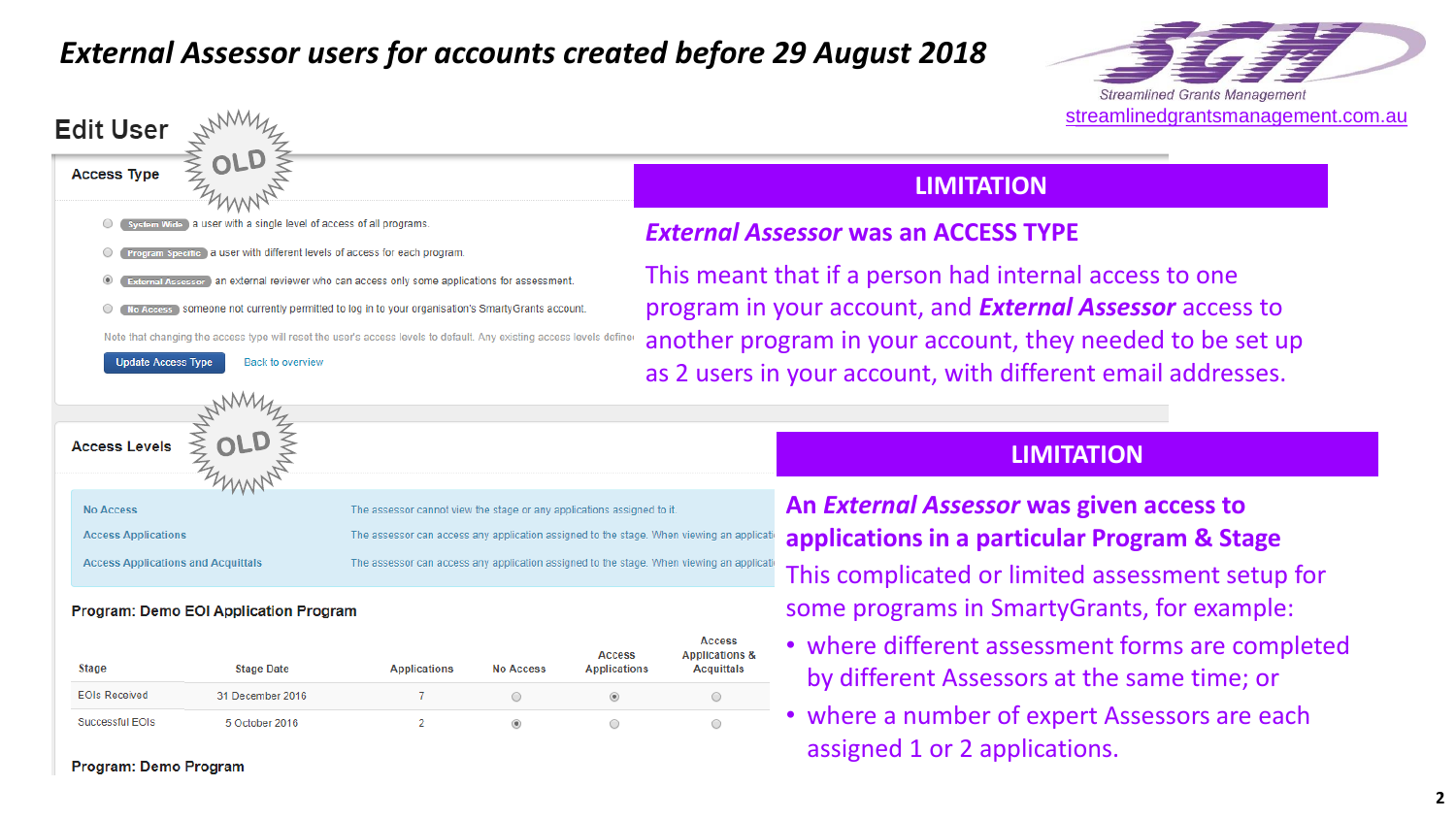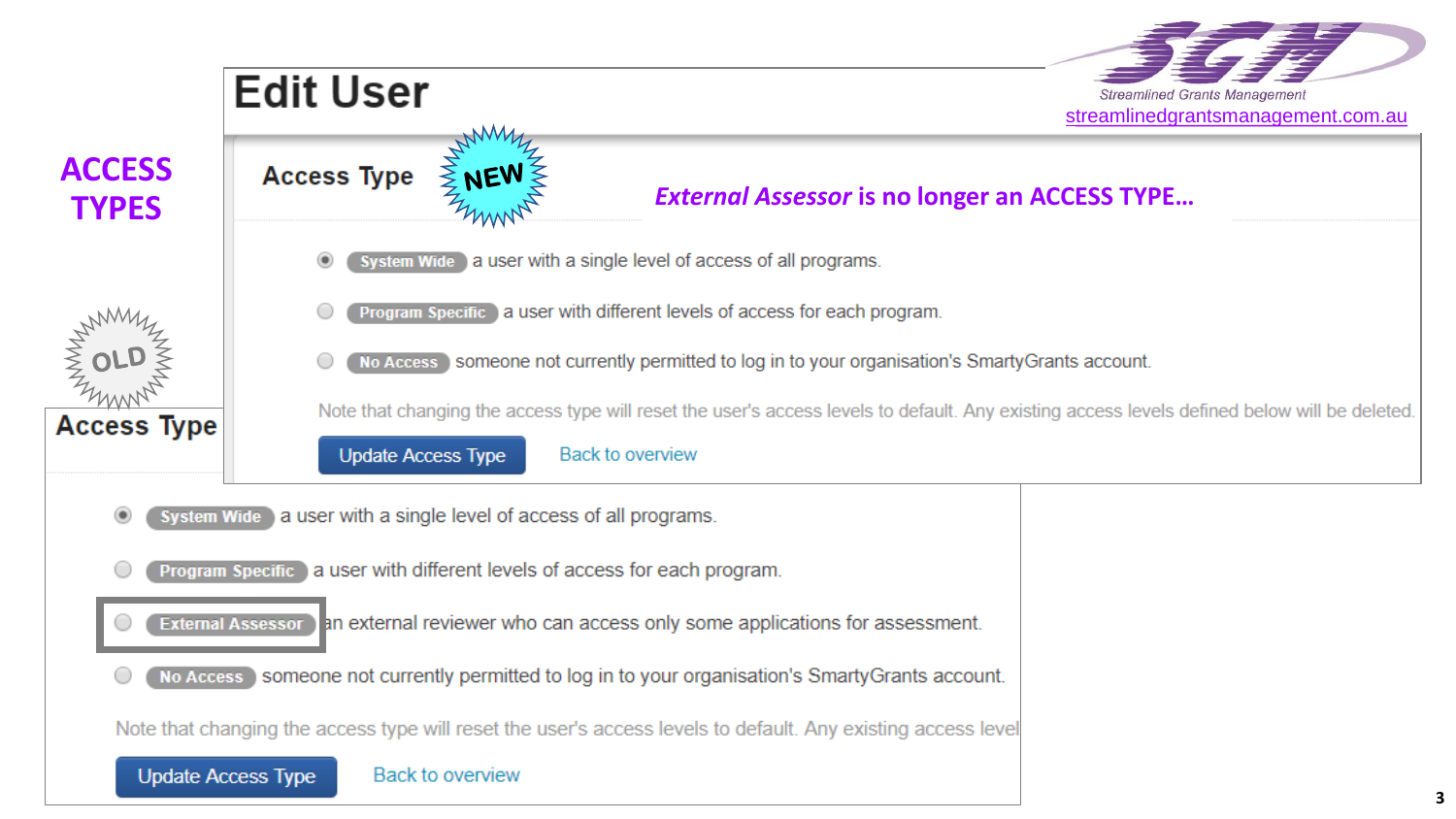# **…** *Assessor* **is now an ACCESS LEVEL instead**





**Program Specific\* ACCESS TYPE > ACCESS LEVELS**

ENEW

NEW

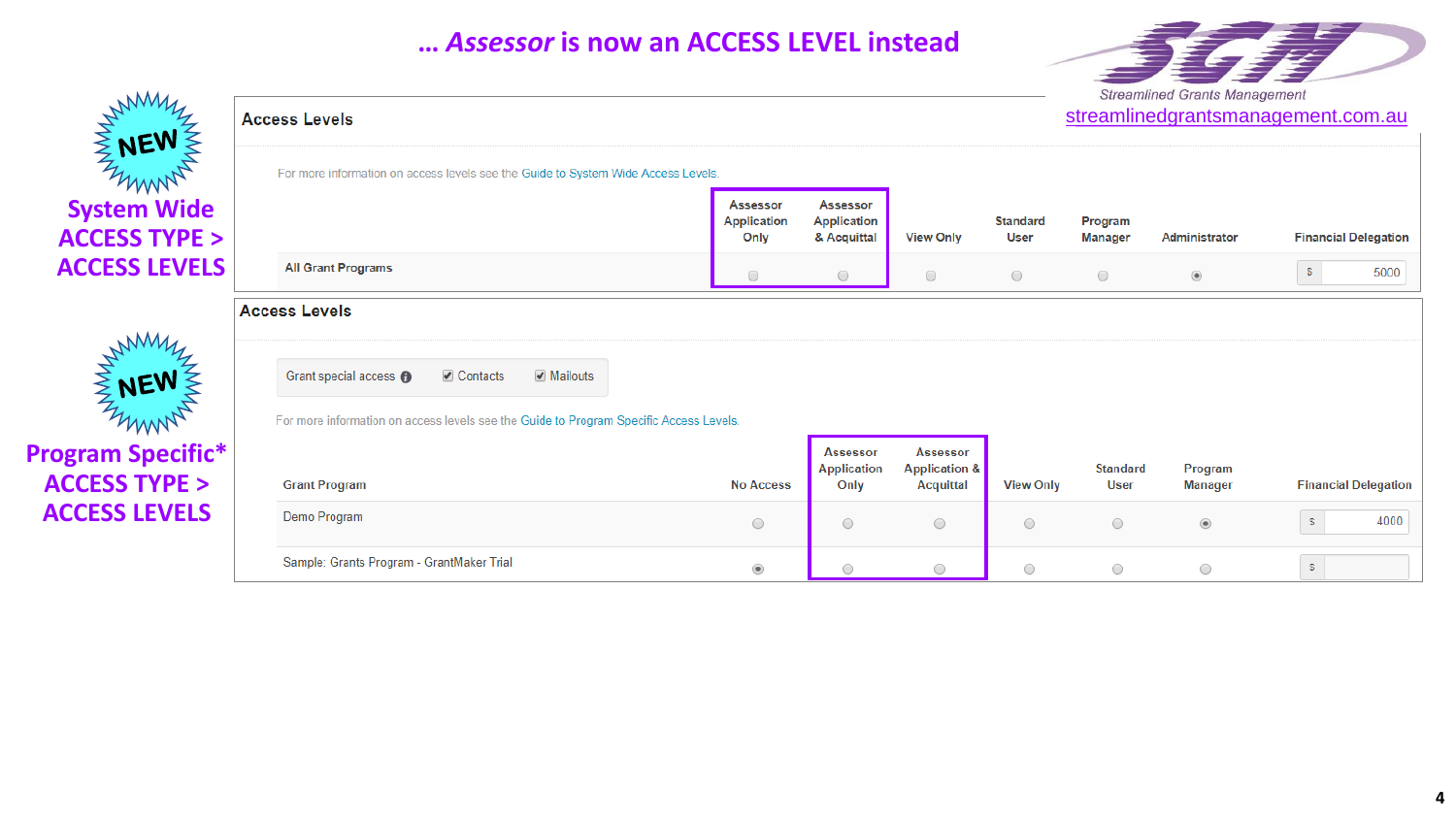# **…** *Assessor* **is now an ACCESS LEVEL instead**





| $\mathcal{H}$                                       | <b>Access Levels</b>                                                                                                                                |                                        | streamlinedgrantsmanagement.com.au            |                                                                 |                                |                           |                           |                             |  |
|-----------------------------------------------------|-----------------------------------------------------------------------------------------------------------------------------------------------------|----------------------------------------|-----------------------------------------------|-----------------------------------------------------------------|--------------------------------|---------------------------|---------------------------|-----------------------------|--|
| <b>ENEW WARREN</b>                                  | For more information on access levels see the Guide to System Wide Access Levels.                                                                   |                                        |                                               |                                                                 |                                |                           |                           |                             |  |
| <b>System Wide</b><br><b>ACCESS TYPE &gt;</b>       |                                                                                                                                                     | Assessor<br><b>Application</b><br>Only | Assessor<br><b>Application</b><br>& Acquittal | <b>View Only</b>                                                | <b>Standard</b><br><b>User</b> | Program<br><b>Manager</b> | Administrator             | <b>Financial Delegation</b> |  |
| <b>ACCESS LEVELS</b>                                | <b>All Grant Programs</b>                                                                                                                           | $\circ$                                | $\circ$                                       | $\bigcirc$                                                      | $\circ$                        | $\bigcirc$                | $^\circledR$              | $\circ$<br>5000             |  |
|                                                     | <b>Access Levels</b>                                                                                                                                |                                        |                                               |                                                                 |                                |                           |                           |                             |  |
| <b>WANNY</b>                                        | <b>⊘</b> Contacts<br>☑ Mailouts<br>Grant special access @<br>For more information on access levels see the Guide to Program Specific Access Levels. |                                        |                                               |                                                                 |                                |                           |                           |                             |  |
| <b>Program Specific*</b><br><b>ACCESS TYPE &gt;</b> | <b>Grant Program</b>                                                                                                                                | <b>No Access</b>                       | <b>Assessor</b><br><b>Application</b><br>Only | <b>Assessor</b><br><b>Application &amp;</b><br><b>Acquittal</b> | <b>View Only</b>               | <b>Standard</b><br>User   | Program<br><b>Manager</b> | <b>Financial Delegation</b> |  |
| <b>ACCESS LEVELS</b>                                | Demo Program                                                                                                                                        | 0                                      | $\circ$                                       | $\bigcirc$                                                      | $\circ$                        | $\bigcirc$                | $^\circledR$              | $\mathbb S$<br>4000         |  |
|                                                     | Sample: Grants Program - GrantMaker Trial                                                                                                           | ۰                                      | 0                                             | $\bigcirc$                                                      | 0                              | $\bigcirc$                | $\circ$                   | $\mathbb{S}^-$              |  |

## **What will happen to my** *External Assessor* **users when I enable the feature? How will** *Assessor* **users get access to applications?**

3. Assessor access will work differently (see full details below). Any external assessors who had access to a stage, will now be set to a program specific user (for the program that the stage access sat in). Assessors will now only see tasks that are assigned to them as a user. Therefore, if you want your assessors to immediately have tasks/applications to view, you will need to physically assign tasks to them under the new task tab **(Extracted from the SmartyGrants HELP HUB)**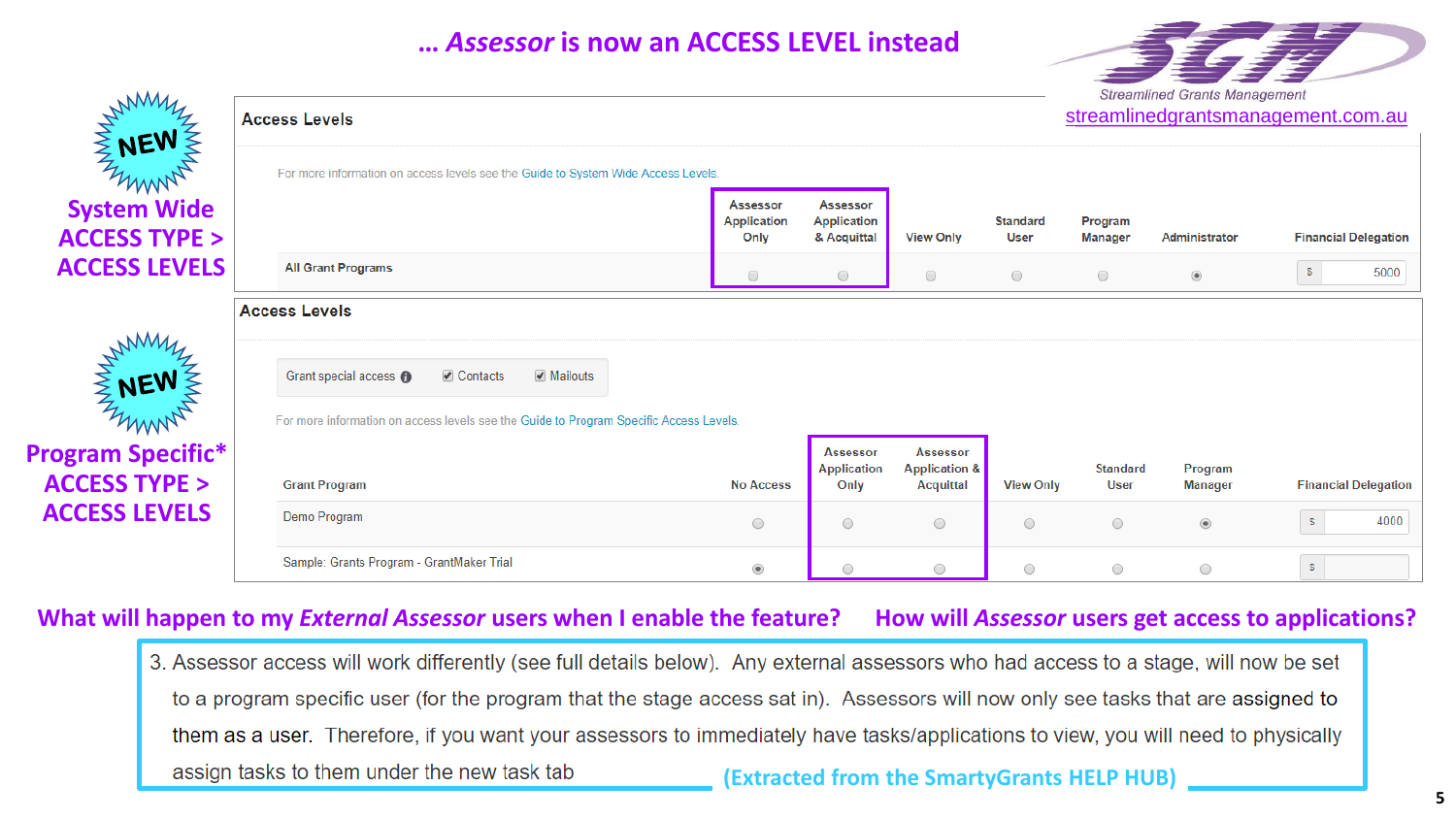**Labor Controller** 

**\*OPPORTUNITY TO STREAMLINE Program Specific\* ACCESS TYPE > ACCESS LEVELS**

As *Assessor* is now an ACCESS LEVEL and this can be defined for each program, one user can now have internal access to one program in your account, and (external) *Assessor* access to another program in your account.



| JONN ƏMIM                                                                                                                             |             |                  |                                               |                                                                 |                  |                 |                           |                             |  |  |
|---------------------------------------------------------------------------------------------------------------------------------------|-------------|------------------|-----------------------------------------------|-----------------------------------------------------------------|------------------|-----------------|---------------------------|-----------------------------|--|--|
| Send login instructions                                                                                                               | WWW         |                  |                                               |                                                                 |                  |                 |                           |                             |  |  |
| <b>Access to SmartyGrants</b>                                                                                                         | <b>ENEW</b> |                  |                                               |                                                                 |                  |                 |                           |                             |  |  |
| John Smith has program specific access to your organisation's SmartyGrants. See the list below for the access level for each program. |             |                  |                                               |                                                                 |                  |                 |                           |                             |  |  |
| Regardless of the permissions below, this user does not have access to the contacts, funding or payment sections of SmartyGrants.     |             |                  |                                               |                                                                 |                  |                 |                           |                             |  |  |
| <b>Grant Program</b>                                                                                                                  |             | <b>No Access</b> | <b>Assessor</b><br><b>Application</b><br>Only | <b>Assessor</b><br><b>Application &amp;</b><br><b>Acquittal</b> | <b>View Only</b> | <b>Standard</b> | Program<br><b>Manager</b> | <b>Financial Delegation</b> |  |  |
| Demo Program                                                                                                                          |             |                  | ◙                                             |                                                                 |                  |                 |                           | $\overline{a}$              |  |  |
| Sample Program                                                                                                                        |             |                  |                                               |                                                                 |                  |                 | $\checkmark$              | No limit                    |  |  |